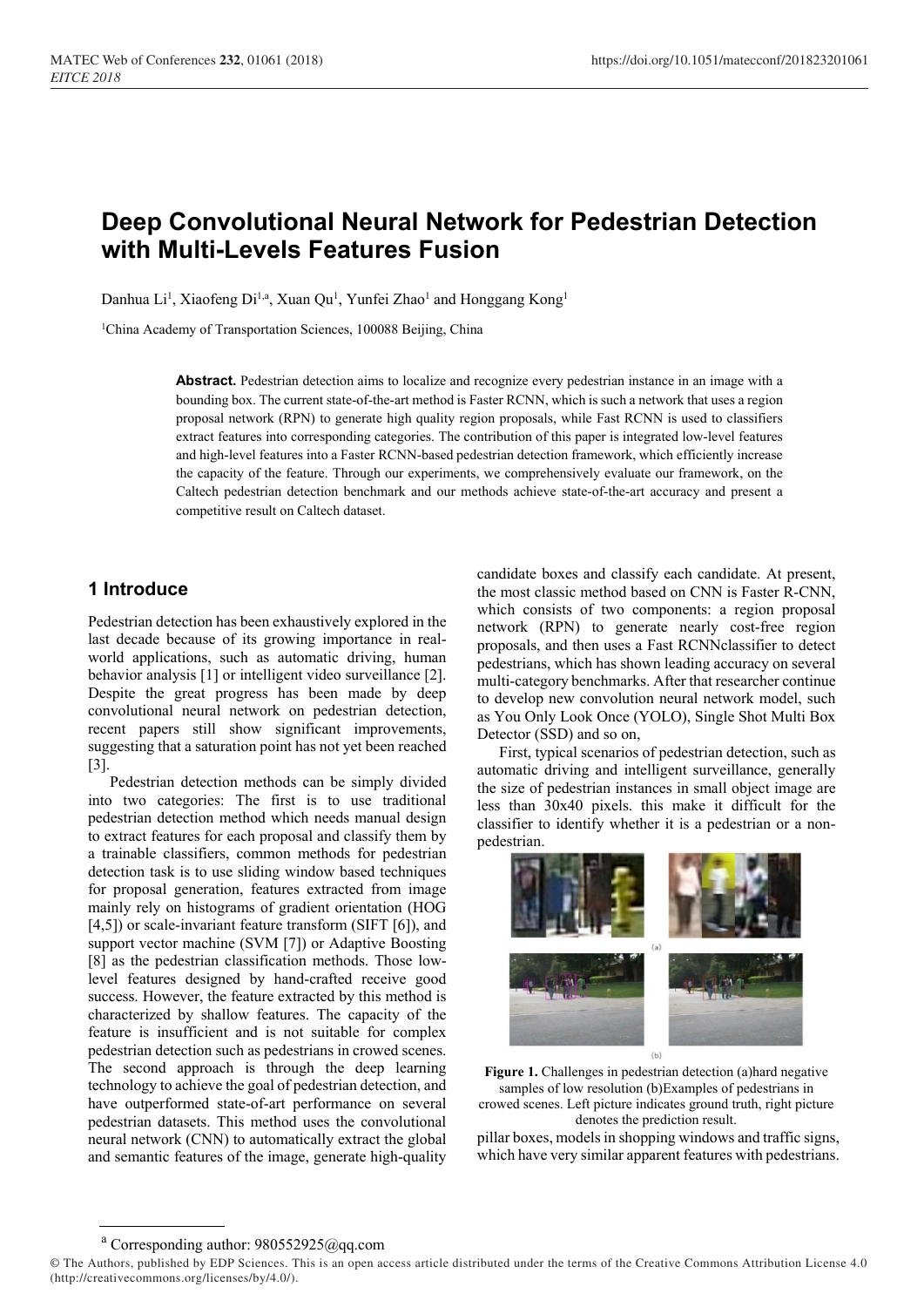without Sufficient features, detectors working with such low-resolution inputs are

unable to discriminate between them, and thus degrade the downstream classifier.

Second, Figure 1(b) is a common example in practical applications where the pedestrians stand close in a crowded scene. Under the circumstances, pedestrian detectors typically fail to locate each pedestrian and hence produce plenty of false positives owing to inaccurate localization.

In this paper, we propose to Faster RCNN-based pedestrian detection framework. Our work is also inspired by the work which aims at detecting small objects. We use VGG16 net as the baseline of our network. The pedestrian detection network extract low-level features from conv1, conv2 and conv3, and extract high-level from conv3 conv4 and conv5 of VGG16 simultaneously, the extracted feature maps are not sampled to same size. Region proposal network can locate more precise with the help of low-layers features while the detector is able to discriminate between pedestrian object and backgrounds with high-level semantic information. The evaluation results show that our network achieves the state-of-the-art performance on Caltech datasets.

# **2 Related Work**

In the previous section, the paper has introduced many common methods for pedestrian detection. In this section we refer to some CNN based methods most related to our work.

Girshick et al. first introduced convolutional neural network framework for general object detection by Regions with CNN (RCNN). Compared to the previous method, RCNN introduced a classical detection framework: generation of region proposal and a CNNbased classifier, the popular object detection approach adopted the such pipeline, such as Fast/ Faster RCNN. R-CNN relies on region proposals generated by Selective Search, which first extracts about 2k region proposals and then classifies them with a pre-trained convolutional neural network.

# **3 Approach**

In this section, we first describe detailed the proposed pedestrian detection framework and dataset we use.

#### **3.1 Framework Architecture**

Our framework is illustrated in Figure 2. As shown, our framework consists of three components. Due to the convolution operator with different number of convolution kernel and pooling operator will change the number of channel and the size of the features map, which trigger different layers has the feature maps are of different size and number of channels. In order to make each feature map have the same number of channels, we add two convolution layers after each feature map, while the multi-level maps are then subsampled to the same size as the fifth activation map.

#### **3.2 Region Proposal Network (RPN) and Fast R-CNN**

We build the RPN and Fast R-CNN using the same structure as proposed in [1]. For the RPN, unlike the original RPN in Faster RCNN, we adopt anchors of a single width to height aspect ratio of 0.41 owing to this aspect has been proved that it is the average aspect ratio in pedestrian detection task.



**Figure 2.** Pedestrian detection network with multi-levels features. Low-level features inhibit false positives of backgrounds and improve localization accuracy while highlevel features can help detector discriminate hard positive samples and negative samples at low resolution.

#### **3.2 Implementation Details**

In our paper, our baseline detector is an implementation of Faster RCNN built on the popular deep learning framework Caffe, and the VGG16 architecture, all of which are available online. As is common practice, we use the pre-trained ImageNet model downloaded from the Caffe Model Zoo. Besides the two convolution layers are randomly initialized from a zero-mean Gaussian distribution with standard deviation of 0.01. For the RPN network, we assign positive anchor proposals that overlap the ground truth for more than 0.5 in intersection over union (IOU). Anchor proposals that overlap the ground truth for less than 0.3 in IOU are assigned as negative examples.

## **4 Experiments and results**

In this section, we used a workstation with Intel i7-4790 3.6GHz CPU, 16GB memory, and TITAN X GPU with 12 GB of memory. We train and evaluate our proposed model on the well-known Caltech Pedestrian Dataset.

#### **A. Caltech Pedestrian Dataset**

The Caltech Pedestrian Dataset is the most popular and challenging dataset for pedestrian detection. It includes 350,000 annotations of 2300 unique pedestrians labeled in 250,000 frames which is about 10 hours at 30 Hz. [5] also analyzed the distribution of pedestrian pixel heights and histogram the heights of the 350,000 BBs using logarithmic sized bins. As for a further comment.

|       |      | <b>TableI</b> Distribution of different scale on Caltech dataset |     |  |
|-------|------|------------------------------------------------------------------|-----|--|
| Scale | near | medium                                                           | far |  |
|       |      |                                                                  |     |  |

| Number of                                        | 56000 | 241500 | 52500 |  |  |  |
|--------------------------------------------------|-------|--------|-------|--|--|--|
|                                                  |       |        |       |  |  |  |
| We evaluate the results the detect and compare w |       |        |       |  |  |  |

We evaluate the results the dataset and compare with other methods including VJ, Faster RCNN, Deep Parts,